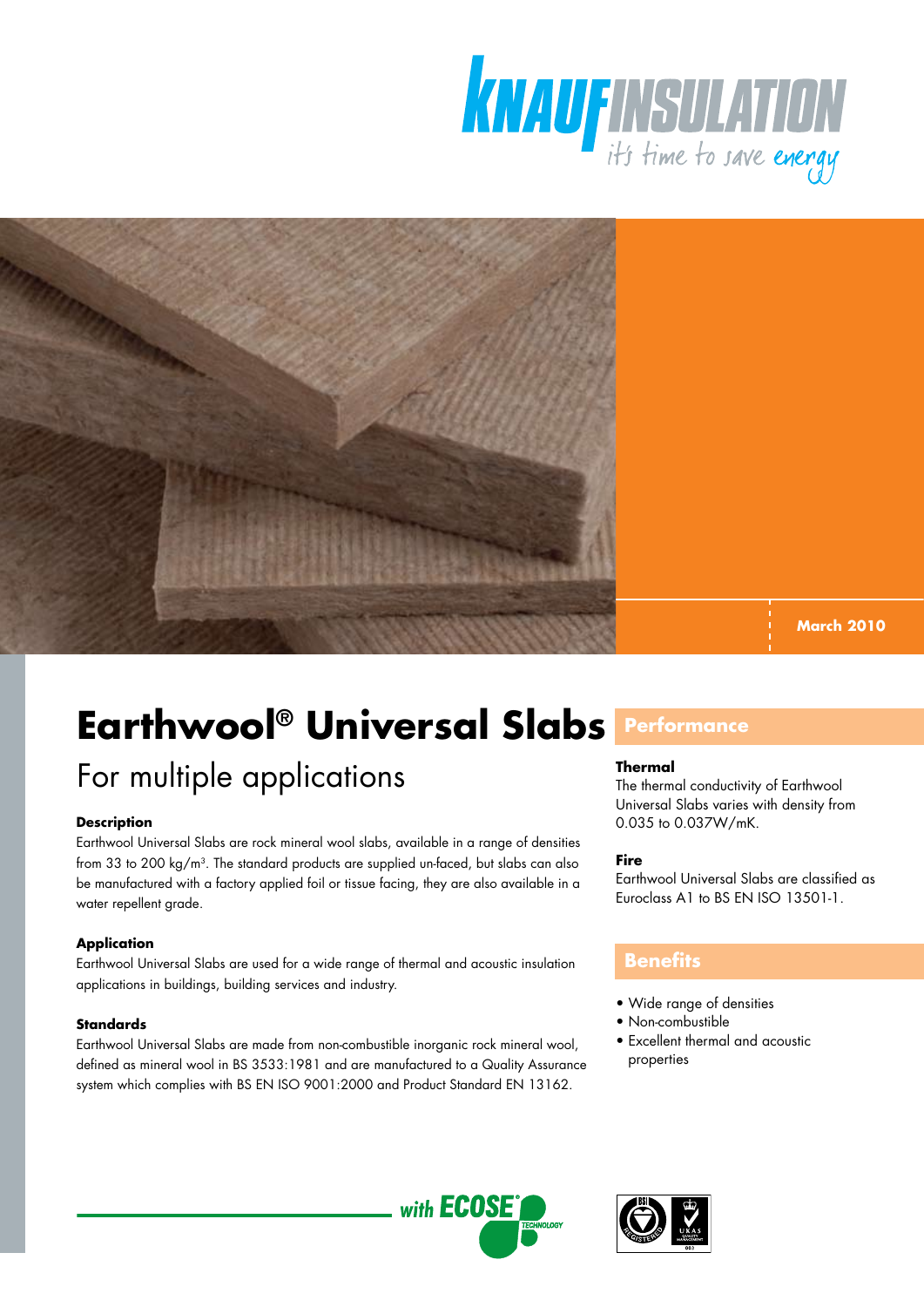

### **Earthwool® Universal Slabs**

### **Durability**

Earthwool Universal Slabs are odourless, non-hygroscopic, rot proof, do not sustain vermin and will not encourage the growth of fungi, mould or bacteria.

### Fire performance

Earthwool Universal Slabs are classified as non-combustible to BS 476:Part 4:1970 (1984) and Euroclass A1, Class 1 Surface Spread of Flame to BS 476:Part 7:1997 and Class 'O' to the Building Regulations.

### Moisture resistance

When exposed to 90% relative humidity at 20°C, Earthwool Universal Slabs absorb less than 0.004% of moisture. Earthwool Universal Slabs are non-wicking when tested to BS 2972:1989:Section 12.

#### Vapour resistance - resistivity

Earthwool Universal Slabs offer negligible resistance to the passage of water vapour and have a vapour resistivity of 7.00MNs/g.m.

### Operating temperatures

Earthwool Universal Slabs can be used up to continuous operating temperatures of 850°C, dependent on density.

#### **Environmental**

Earthwool Universal Slabs are free from CFCs, HCFCs and any other material with ozone depletion potential in their manufacture and content and represent no known threat to the environment. Earthwool Universal Slab's manufacture has a low impact on the environment and is classified as Zero ODP and Zero GWP.

### **Handling and storage**

Earthwool Universal Slabs are easy to handle and install, being lightweight and easily cut to size, where necessary. Earthwool Universal Slabs are supplied in polythene packs which are designed for short term protection only. For longer term protection on site, the product should either be stored indoors, or under cover and off the ground. Earthwool Universal Slabs should not be left permanently exposed to the elements.

Knauf Insulation mineral wool products with ECOSE® Technology benefit from a formaldehyde-free binder made from rapidly renewable bio-based materials instead of petroleum-based chemicals which is up to 70% less energy intensive. The technology has been developed for Knauf Insulation's glass and rock mineral wool products, enhancing their environmental credentials without affecting the thermal, acoustic or fire performance. Insulation products made with ECOSE® Technology contain no dye or artificial colours – the colour is completely natural.

For more information please visit www.knaufinsulation.co.uk